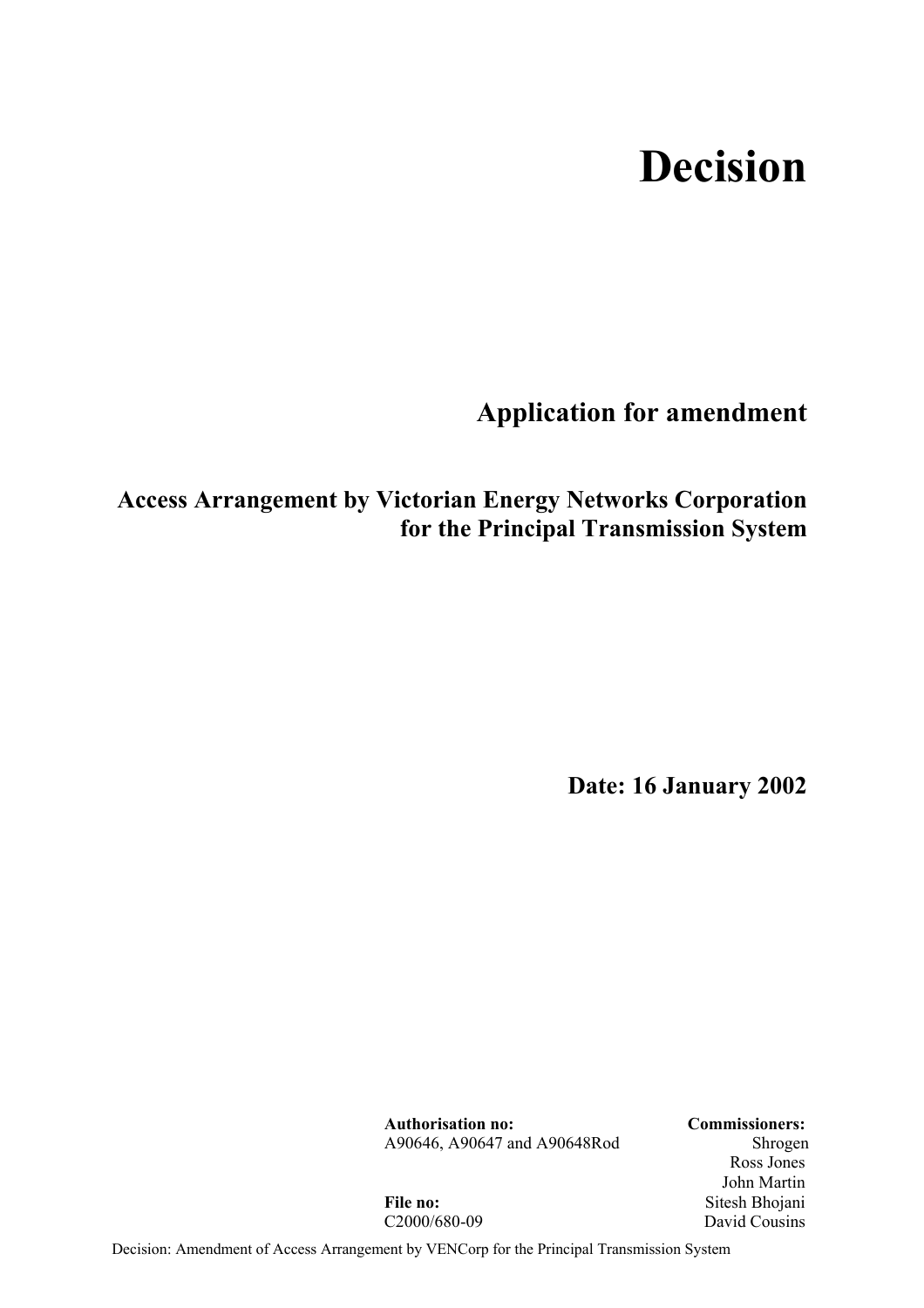## **1. The application**

On 28 November 2001 the Australian Competition and Consumer Commission (the Commission) received an application from the Victorian Energy Networks Corporation (VENCorp) for amendment of its Access Arrangement for the Principal Transmission System (PTS). The application was submitted under the National Third Party Access Code for Natural Gas Pipeline Systems as it applies in Victoria (National Access Code).<sup>1</sup>

The application for amendment relates to proposed changes to the Market and System Operations Rules (proposed rule changes). These proposed rule changes appear in Annexure 1 to this decision, and are outlined below.

Clause 4.4 is updated to accord with current technical metering practices, and ensure that new metering provides the standard of measurement and coverage required by VENCorp for transmission system and gas market operation and administration.

## **2. Background**

 $\overline{a}$ 

The Access Arrangement for the PTS by VENCorp was approved by the Commission under section 2.19 of the Victorian Third Party Access Code for Natural Gas Pipeline Systems (the Victorian Access Code) on 16 December 1998.

Clause 5.1.2 of the Access Arrangement provides that:

'in the event that the MSOR becomes subject to an exemption under section 51(1) of the Trade Practices Act, any amendment to, or supplementation or replacement of, the MSOR will, to the extent to which the MSOR are part of this Access Arrangement, constitute a change for the purposes of the Code and will not be effective to change this Access Arrangement unless and until the procedure in section 2 of the Code.

On 21 November 1998, the *Gas Industry Act* 1994 (Vic) was amended by the insertion of section 62PA which statutorily authorises the making of the MSOR (including any amendment to the MSOR) and things done or conduct engaged in by VENCorp, participants or market participants pursuant thereto. Section 62PA came into force on 2 December 1998. The MSOR are subject to an exemption under section 51(1) of the *Trade Practices Act* 1974 (Cth). The proposed changes to the MSOR concern rules that are part of the Access Arrangement. For these reasons, the proposed rule changes constitute proposed revisions to the Access Arrangement.

<sup>1</sup> The National Access Code came into force in Victoria on 1 July 1999 with the coming into force of the *Gas Pipelines Access (Victoria) Act* 1998. Section 25 of that Act repeals Part 4B of the *Gas Industry Act* 1994 pursuant to which the Victorian Third Party Access Code for Natural Gas Pipeline Systems (Victorian Access Code) was established. However, certain provisions of the Victorian Access Code continue to apply, such as section 2.33, which is discussed below.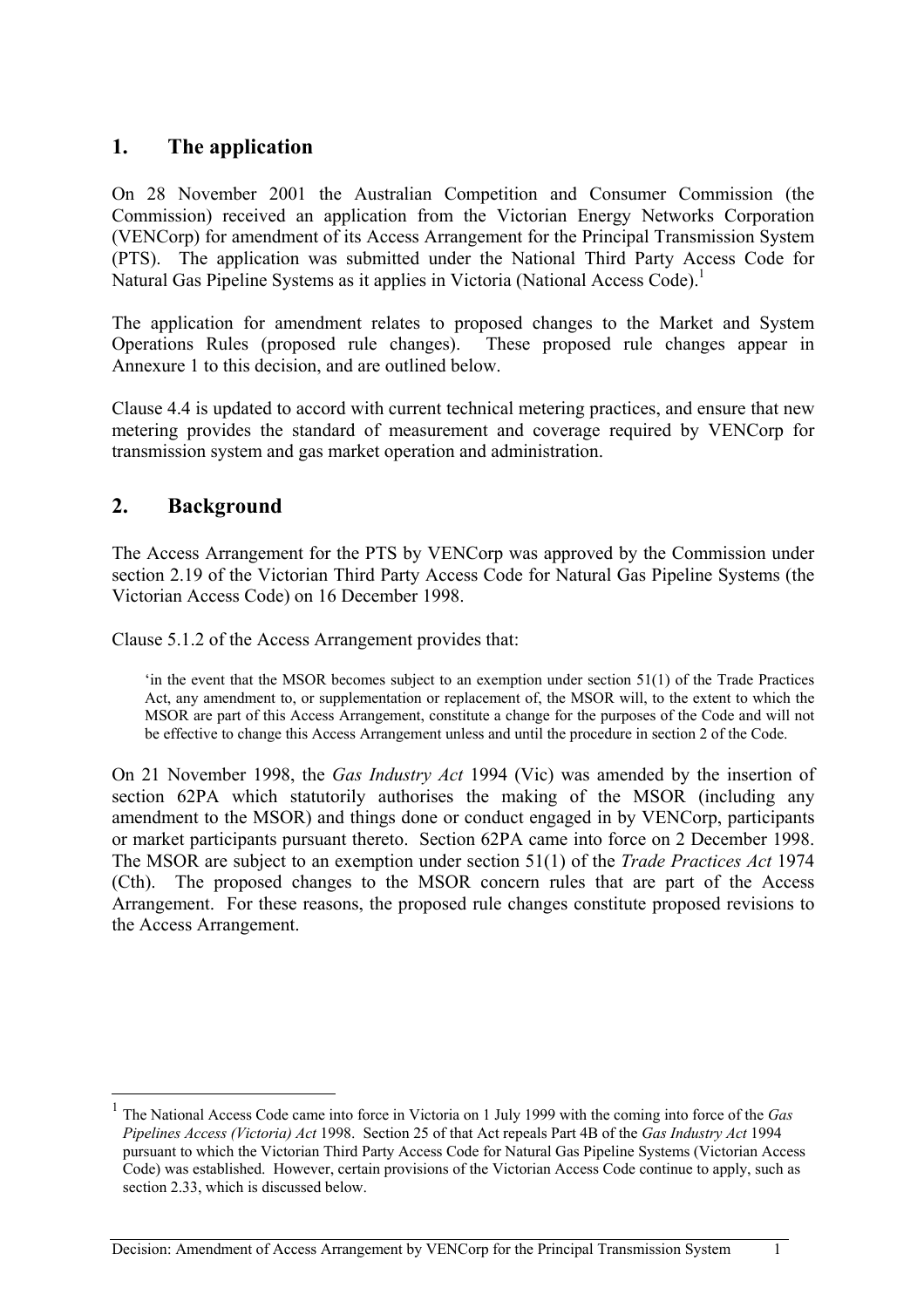## **3. Procedure for assessing proposed revisions**

VENCorp lodged its application for amendment pursuant to section 2.33 of the Victorian Access Code.<sup>2</sup> Section 2.33 of the Victorian Access Code allows the Commission to approve proposed revisions to the Access Arrangement without requiring production of Access Arrangement information or public consultation if:

- (a) the revisions have been proposed by the Service Provider other than as required by the Access Arrangement; and
- (b) the Relevant Regulator considers that the revisions proposed are not material.

VENCorp argued that these proposed revisions (as constituted by the proposed rule changes) do not impact on the Access Arrangement in any material respect.

In the course of its public consultation relating to an application by VENCorp for minor variation of the authorisation of the MSOR, the Commission sought the views of interested parties on whether the proposed rule changes are material to the Access Arrangement (insofar as they constitute proposed revisions).

No submissions were received on the proposed rule changes.

The Commission accepted the view that the proposed revisions are not material to the VENCorp Access Arrangement and decided to dispense with the requirement to produce Access Arrangement Information and the consultation process outlined in section 2 of the National Access Code.<sup>3</sup>

## **4. Criteria for assessing proposed revisions**

Section 2.46 of the National Access Code provides that the Commission may approve proposed revisions to an Access Arrangement only if it is satisfied the Access Arrangement as revised would contain the elements and satisfy the principles in sections 3.1 to 3.20 of the Code. In assessing proposed revisions, the Commission must take into account:

- $\blacksquare$  the factors described in section 2.24 of the Code; and
- the provisions of the Access Arrangement.

 $\overline{a}$ 2 Section 24A(3) of the *Gas Pipelines Access (Victoria) Act 1998* provides that section 2.33 of the Victorian Access Code continues to apply in respect of an access arrangement in force before the repeal of Part 4B of the *Gas Industry Act 1994* until the first review of the access arrangement under section 2 of the National Access Code (31 March 2002, clause 5.8.1 of the Access Arrangement). The VENCorp Access Arrangement was in force prior to the repeal of Part 4B of the *Gas Industry Act 1994* and hence VENCorp requested the Commission consider this application under section 2.33 of the Victorian Access Code.

<sup>3</sup> Section 2 of the National Access Code prescribes a more comprehensive public consultation process than that undertaken by the Commission in the course of its assessment of the application by VENCorp for minor variation of the authorisation of the MSOR.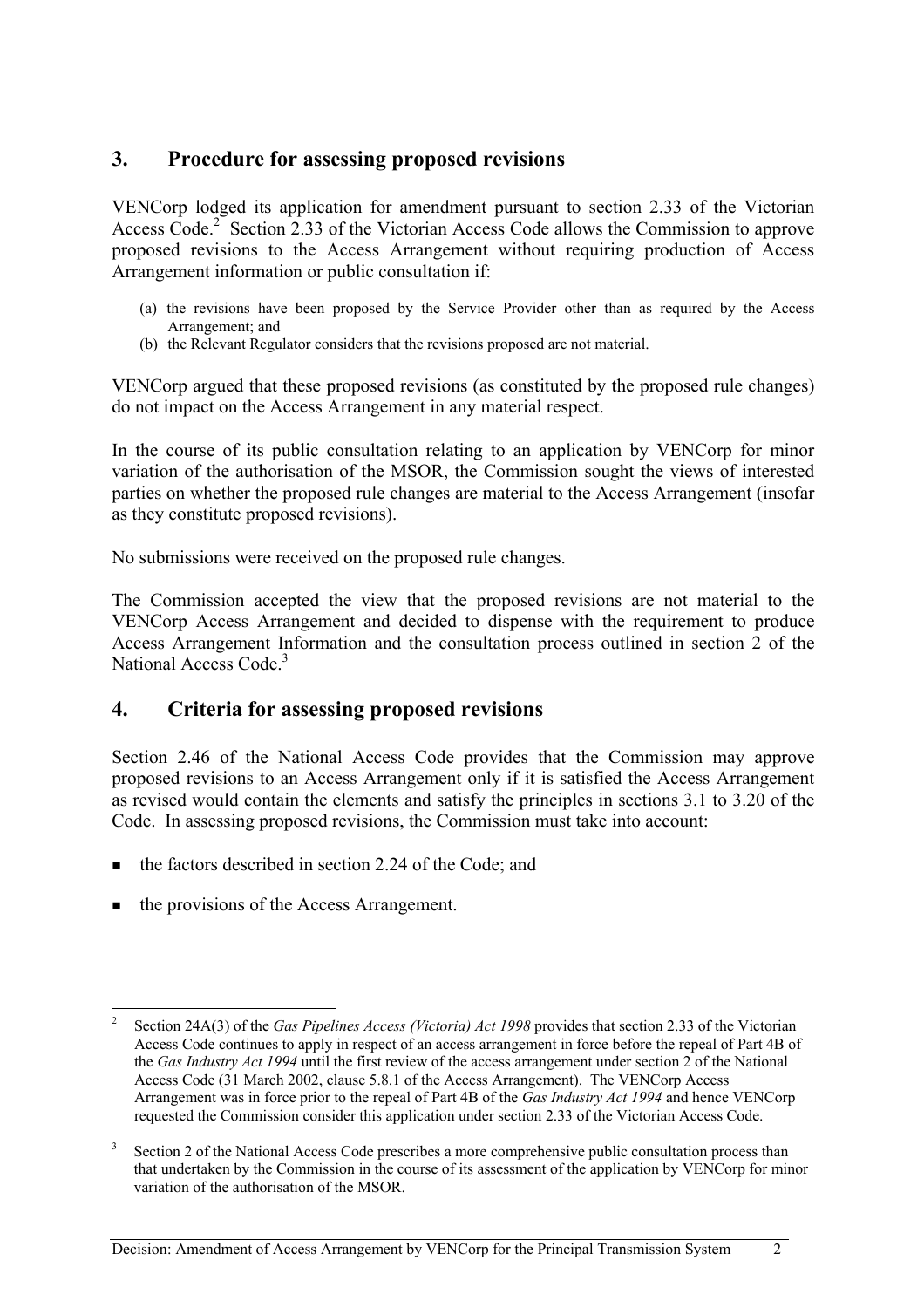#### **4.1 Requirements of section 2.24**

Section 2.24 requires that the Access Arrangement contains the elements and satisfies the principles set out in sections 3.1 to 3.22. These sections set out the elements that an Access Arrangement must include as a minimum – namely a services policy, Reference Tariffs, terms and conditions, a capacity management policy, a trading policy, a queuing policy, an extensions/expansions policy and a review date.

Section 2.24 also requires that the Commission take into account:

- (a) the legitimate business interests of the Service Provider;
- (b) firm and binding contractual obligations of the Service Provider or other persons (or both) already using the Covered Pipeline;
- (c) the operational and technical requirements necessary for the safe and reliable operation of the Covered Pipeline;
- (d) the economically efficient operation of the Covered Pipeline;
- (e) the public interest, including the public interest in having competition in markets (whether or not in Australia);
- (f) the interests of Users and Prospective Users; and
- (g) any other matters that the Relevant Regulator thinks are relevant.

The Commission considers that these proposed revisions in question do not remove any of the elements of the VENCorp Access Arrangement that was approved under section 2.19 of the Code on 16 December 1998. Moreover, the Commission considers that the proposed revisions do not affect the substance of the Access Arrangement in such a way that takes it outside the principles set out in sections 3.1 to 3.22.

The Commission has taken the matters set out in section 2.24 into account and considers that the proposed revisions do not impact on the Access Arrangement in such a way that the Commission should no longer consider that the Access Arrangement contains the elements and satisfies the principles set out in sections 3.1 to 3.20 of the National Access Code.

#### **4.2 The provisions of the Access Arrangement**

The minimal effect of the proposed revisions on the substance of the Access Arrangement means that the provisions of the Access Arrangement do not require any redrafting.

## **5. Decision**

The Commission has taken into account the factors described in section 2.24 of the National Access Code and the provisions of the Access Arrangement, and is satisfied that the revised Access Arrangement contains the elements and satisfies the principles set out in sections 3.1 to 3.20 of the National Access Code.

Pursuant to section 2.46 of the National Access Code, the Commission approves the proposed revisions which are the subject of this application.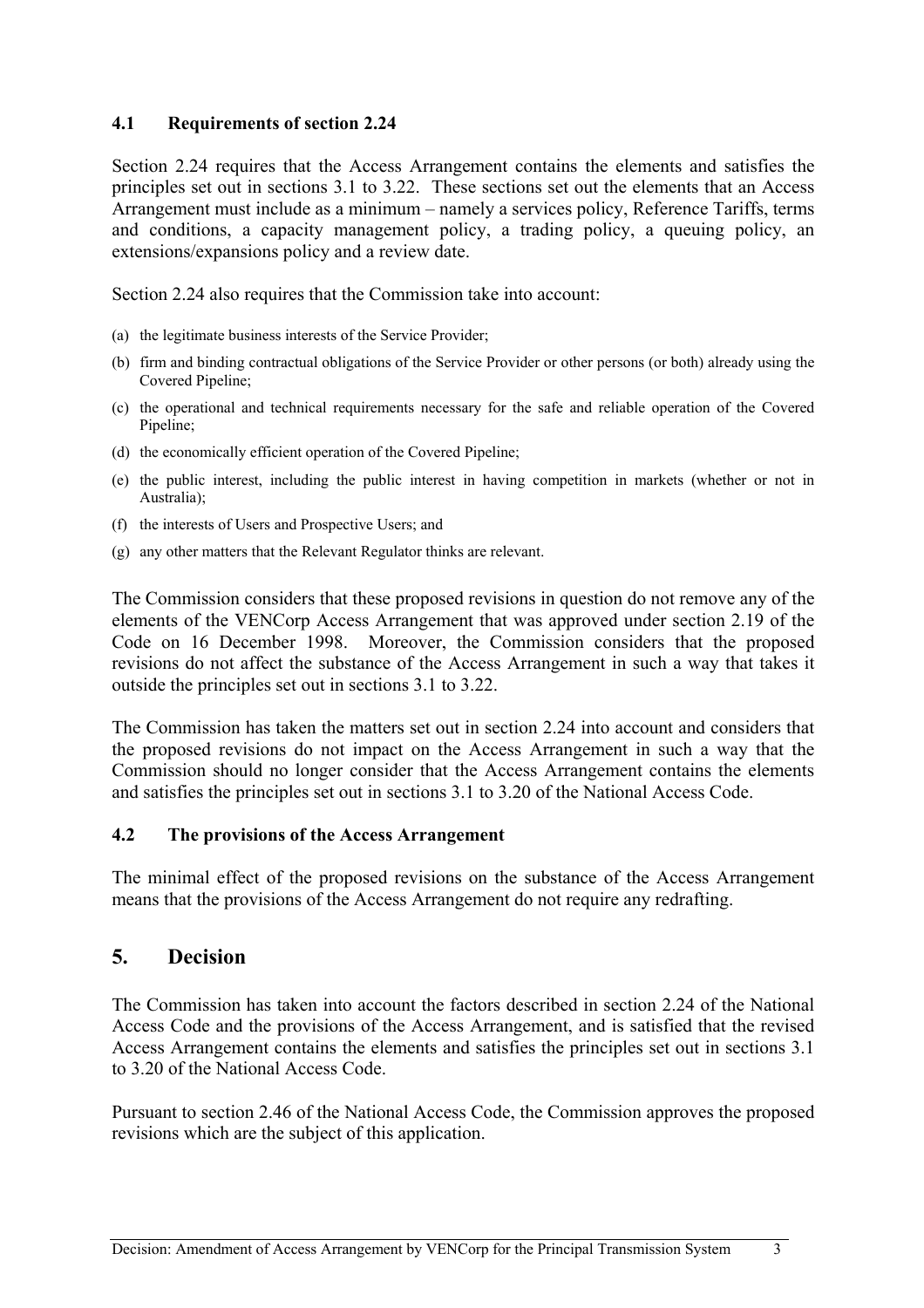## **Annexure 1 - Proposed MSO Rule Changes**

#### **4.4.1 Introduction to the metering rules**

- (a) This clause 4.4 applies to the following *Participants*:
	- (1) *Producers*;
	- (2) *Transmission Pipeline Owners*;
	- (3) *Interconnected Pipeline Owners*;
	- (4) *Distributors*;
	- (5) *Retailers;*
	- (6) *Transmission Customers;* and
	- (7) *Market Customers.;* and
	- (8) *Storage Providers.*
- (b) This clause 4.4 sets out the *metering* requirements:
	- (1) for *connection points* on the *transmission system*;
	- (2) for *distribution delivery points* at which gas is withdrawn by:
		- (A) *Market Customers*; and
		- (B) *Customers* who are purchasing that gas in its entirety from a person other than the *Local Retailer*; and
	- (3) for *distribution delivery points* as determined by *VENCorp*:
		- (A) for the purposes of giving effect to an *allocation algorithm*  developed in accordance with clause 3.5.4; or
		- (B) for which *metering data* is otherwise required for the purpose of *settlement.*
	- (4) for *receipt points* on a *distribution pipeline.*
- (e) The key principles adopted in this clause 4.4 are:
	- (1) each:
		- (A) *connection point* on the *transmission system*;
		- (AA) *receipt point* on a *distribution pipeline*;
		- (B) *distribution delivery point* at which gas is withdrawn by a *Market Customer* or a *Customer* who is purchasing gas in its entirety from a person other than the *Local Retailer*; and
		- (C) *distribution delivery point* as determined by *VENCorp* for the purposes of giving effect to an *allocation algorithm* developed in accordance with clause 3.5.4,
		- (D) *distribution delivery point* for which *metering data* is otherwise required by *VENCorp* for the purpose of *settlement,*
		- must have a *metering installation*;
	- (2) subject to clause 4.4.1(e)(3), costs associated with a *metering installation* are to be borne by the *responsible person*, provided that the *responsible person* may agree with an *affected Participant*, either generally or in any particular case, that those costs are instead to be borne (in whole or in part) by that *affected Participant*;
	- (3) subject to any agreement to the contrary, the reasonable costs associated with:
		- (A) new *metering installations*;
		- (B) modifications to existing *metering installations*; or
		- (C) decommissioning of *metering installations*,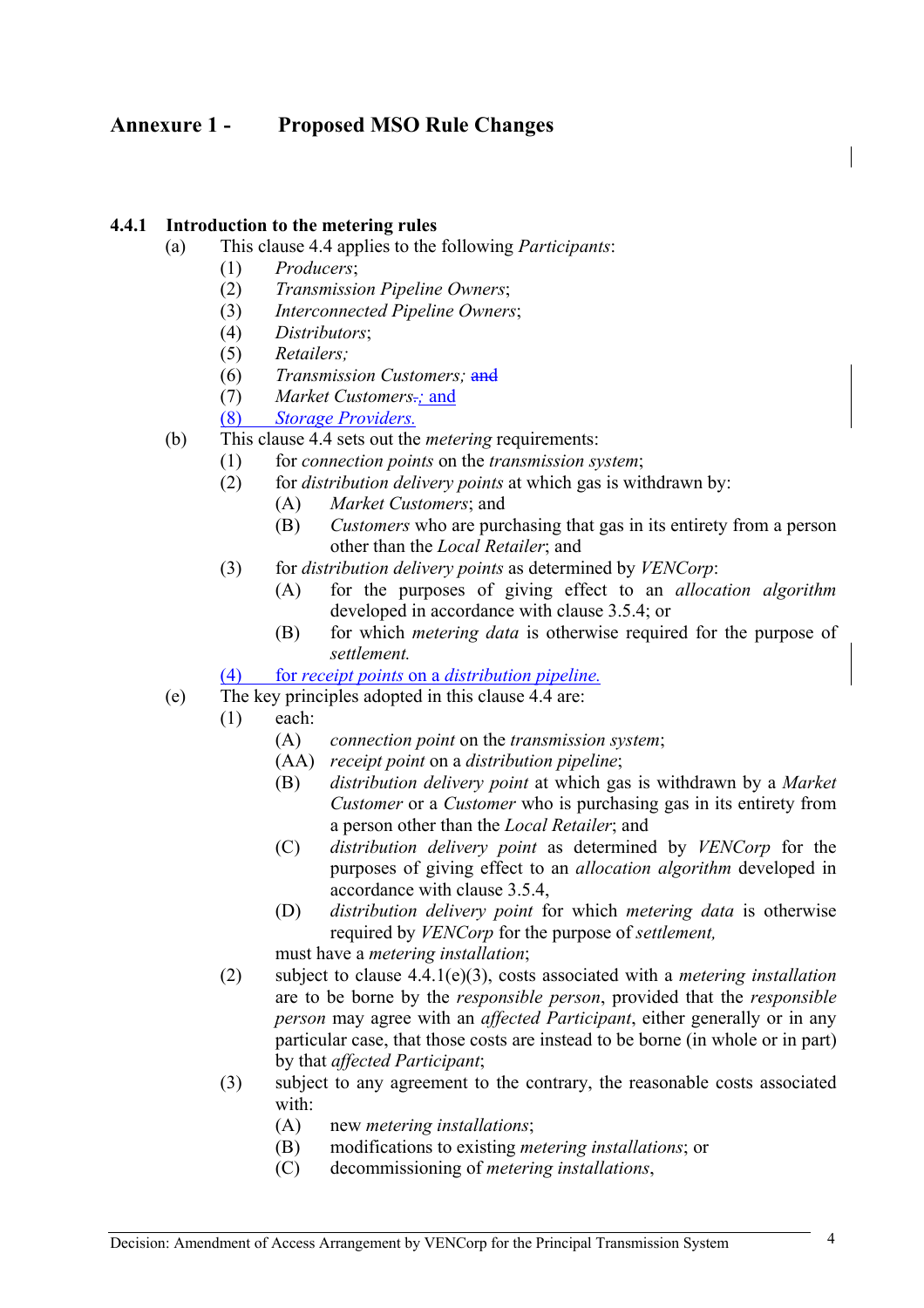are to be borne by the *affected Participant* to the extent that those costs arise from new, increased or reduced gas demand of, or supply to, that *affected Participant*, unless the *Regulator* otherwise determines either generally or in any particular case;

- (4) the *responsible person* must ensure that the accuracy of a *metering installation*:
	- (A) used to measure the consumption of a *transmission delivery point*  complies with the relevant standards prescribed in this clause 4.4; and
	- (B) used to measure the consumption of a *distribution delivery point*  complies with the relevant standards prescribed in the *Distribution System Code*.
- (5) the accuracy of the *metering installation* at each *metering point* is to be determined by reference to the volume of gas passing through that *metering point*;
- (6) *metering installations* must be:
	- (A) secure;
	- (B) registered with *VENCorp*;
	- (C) capable of providing *metering data* for transmission or collection and delivery to the *metering database* in accordance with this clause 4.4; and
	- (D) installed, connected, commissioned, operated, checked and maintained in accordance with this clause 4.4 and in accordance with any applicable laws;
- (7) *metering installations* must be capable of recording *metering data* in *trading intervals* hourly intervals;
- (8) the *responsible person* must calibrate:
	- (A) a *metering installation* at a *transmission delivery point* in accordance with clause 4.4.9; and
	- (B) a *metering installation* at a *distribution delivery point* in accordance with the accuracy limits set out in the *Distribution System Code*;
- (9) quantities of gas are to be quantified by reference to their energy content and stated in units of joules or multiples thereof;
- (10) the electronic accessibility of each *metering installation* must be co-ordinated by the *responsible person* to prevent congestion;
- (11) *VENCorp* is responsible for creating, maintaining and administering the *metering database*;
- (12) *Market Participants* are entitled to access to the *metering database* in respect of injections or withdrawal of gas for which they are financially responsible;
- (13) each *Transmission Pipeline Owner* is entitled to access *metering data* in respect of *metering points* on its *pipeline*;
- (14) each *Interconnected Pipeline Owner* is entitled to access *metering data* in respect of a *metering point* at a *transfer point* at which its *transmission pipeline* is *connected*;
- (15) each *Distributor* is entitled to access *metering data* in respect of *metering points* on its *pipeline* and *metering points* at *connection points* between the *transmission system* and its *pipeline*;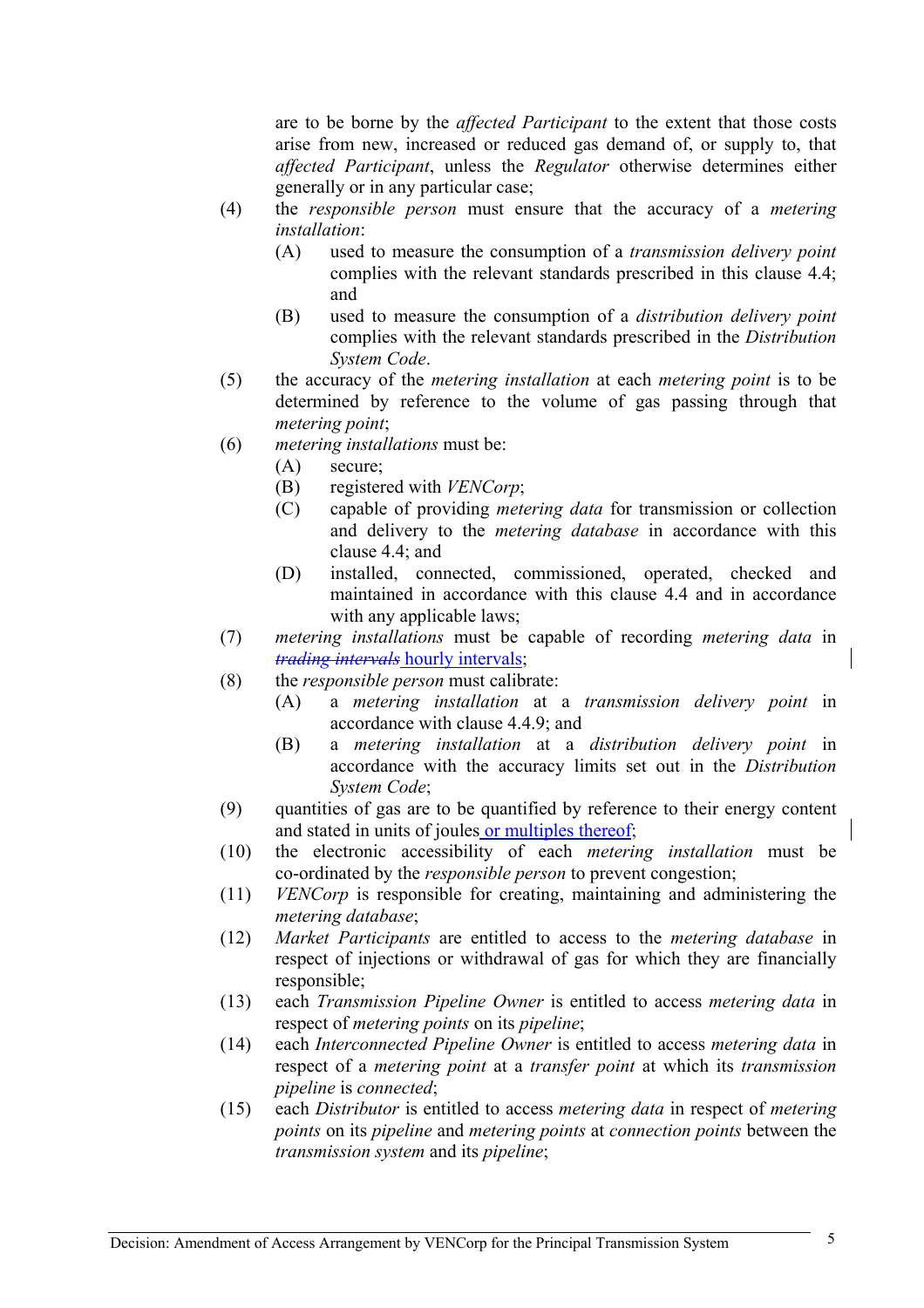- (16) *metering data* used in *settlement* statements is to be validated in accordance with clause 4.4.24;
- (17) other *meters* may be installed by and at the expense of an *affected Participant* and used to check *metering installations*; *VENCorp* may at its discretion use data from such other meters where it detects a loss of *metering data* or incorrect *metering data* from a *metering installation;*
- (18) *VENCorp* must maintain *metering data* which is transmitted or otherwise collected from *metering installations* and delivered to the *metering database*:
	- (A) for sixteen months in accessible format; and
	- (B) for seven years in archive; and
- (19) *VENCorp* must establish a registration process to facilitate the application of this clause 4.4 to *Participants* in respect of:
	- (A) new *metering installations*;
	- (B) modifications to existing *metering installations*; and
	- (C) decommissioning of *metering installations*.

#### **4.4.2 Obligations of Market Participants to establish metering installations**

- (f) In clause  $4.4.2(e)$ , and subject to any agreement to the contrary:
	- (1) "proportionate share" means a share calculated having regard to the actual quantity of gas injected at the *metering installation* by that *Market Participant* against the total quantity of gas injected at that *metering installation* in any particular *billing period*; and
	- (2) "costs" means the total costs incurred by the *responsible person* in operating and maintaining the *metering installation* and *gas quality monitoring system.*,

and for the avoidance of doubt, *VENCorp* may provide to a *responsible person* for use in calculating the proportionate share of costs pursuant to clause 4.4.2(e), any statement submitted to it by an *Allocation Agent* pursuant to clause 3.5.2.

#### **4.4.3 Responsibility for metering installation**

- (b) Subject to clause 4.4.3(d), the *responsible person* for a *metering installation* at:
	- (1) a *receipt point* on the *transmission system* is the *Transmission Pipeline Owner* associated with that *receipt point*, unless otherwise agreed between that *Transmission Pipeline Owner* and the *Producer* or the *Storage Provider* associated with that *receipt point*, as the case may be;
	- (2) a *transfer point* between one *transmission pipeline* and another *transmission pipeline* is the *Transmission Pipeline Owner* who owns the components that comprise the *metering installation*, unless otherwise agreed between the *Transmission Pipeline Owners* and/or *Interconnected Pipeline Owners* associated with that *transfer point*;
	- (3) a *transfer point* between the *transmission system* and a *distribution pipeline* is the *Transmission Pipeline Owner* associated with that *transfer point* unless otherwise agreed between that *Transmission Pipeline Owner*  and the *Distributor* associated with that *transfer point*;
	- (4) a *transmission delivery point* at which a *Transmission Customer* is *connected* is the *Transmission Pipeline Owner* associated with that *transmission delivery point*, unless otherwise agreed between that *Transmission Pipeline Owner* and that *Transmission Customer*;
	- (5) a *distribution delivery point* at which a *Market Customer* or a *Customer*  who is buying gas from a *Retailer* other than the *Customer's Local Retailer* is *connected* is the *Distributor* associated with that *distribution*